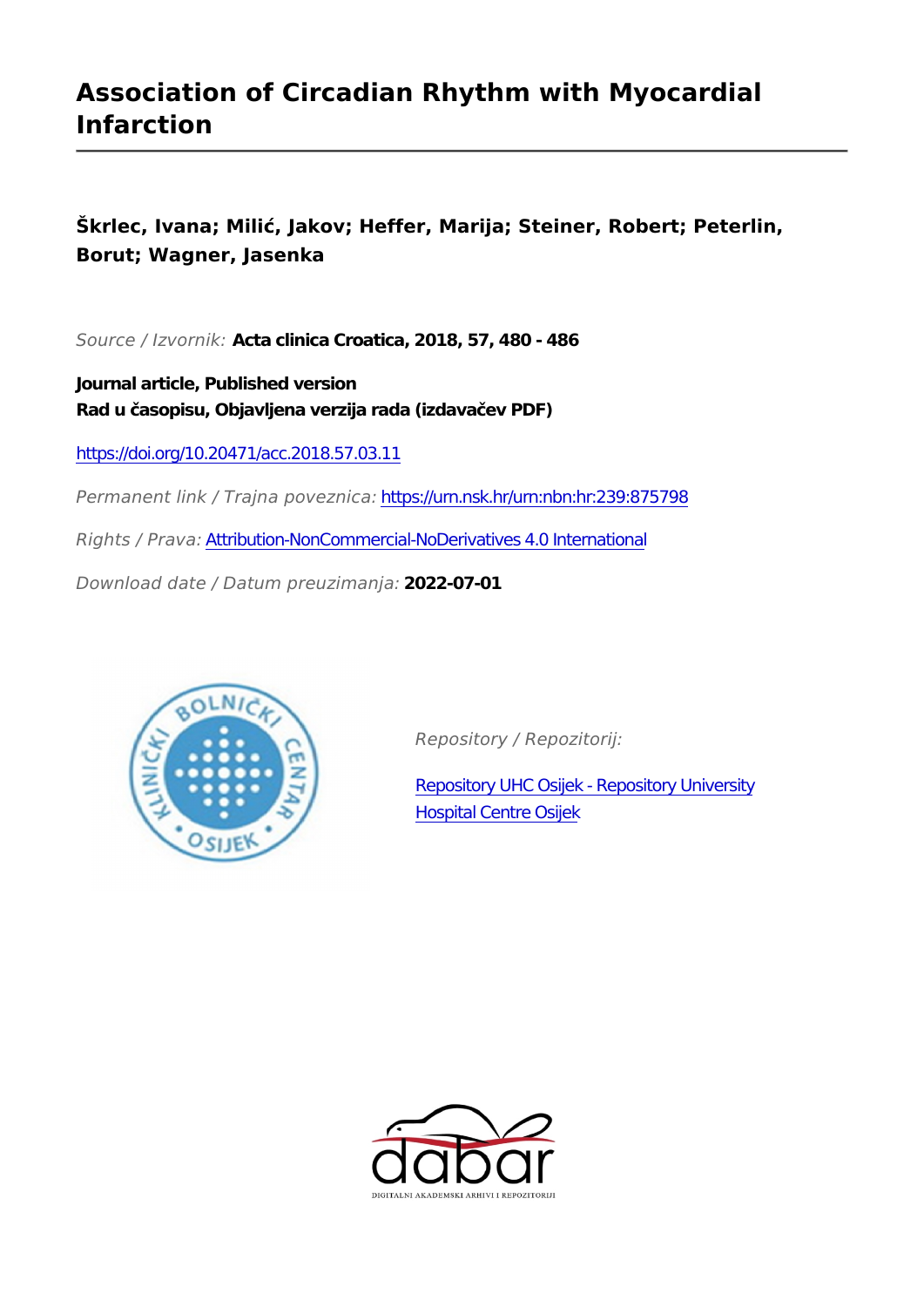## ASSOCIATION OF CIRCADIANRHYTHM WITH MYOCARDIAL INFARCTION

Ivana Škrlec<sup>1,2</sup>, Jakov Milić<sup>1</sup>, Marija Heffer<sup>1</sup>, Robert Steiner<sup>3</sup>, Borut Peterlin<sup>4</sup> and Jasenka Wagner<sup>1</sup>

<sup>1</sup>Department of Medical Biology and Genetics, Faculty of Medicine, Josip Juraj Strossmayer University of Osijek, Osijek, Croatia; 2Department of Biology and Chemistry, Faculty of Dental Medicine and Health, Josip Juraj Strossmayer University of Osijek, Osijek, Croatia; 3Division of Cardiovascular Diseases and Intensive Care, Department of Internal Medicine, Osijek University Hospital Centre, Osijek, Croatia; <sup>4</sup>Clinical Institute of Medical Genetics, University Medical Center Ljubljana, Ljubljana, Slovenia

SUMMARY – Cardiovascular diseases are the world's leading cause of death. Human physiologic activities and state during illness are under the control of circadian rhythm. The aim of the study was to determine the potential association of chronotype and daytime sleepiness with susceptibility to myocardial infarction. We conducted a case-control study on 200 patients hospitalized due to myocardial infarction and 200 healthy controls. Systematic information on the past and present medical history was obtained from all participants. Chronotype was assessed using the Morningness-Eveningness Questionnaire (MEQ), and daytime sleepiness was assessed by the Epworth Sleepiness Scale (ESS). The mean age of the study population was 64±13 years, and 54.5% were male. There was no significant difference in MEQ (58.88±6.52 *vs*. 58.46±7.78, p=0.601) or ESS (5 (interquartile range, IQR 4-7.5) *vs*. 6 (IQR 3-8), p=0.912) score between patients and controls. Nevertheless, we found statistically significant differences related to risk factors for cardiovascular diseases, such as hypertension, dyslipidemia, and diabetes mellitus. However, there was no association of MEQ and ESS score with myocardial infarction in the study population.

Key words: *Cardiovascular diseases; Circadian rhythm; Myocardial infarction; Cause of death; Croatia*

## **Introduction**

According to the World Health Organization, cardiovascular diseases (CVD) are the world's leading cause of death, accounting for 17.5 million deaths annually, of which ischemic heart disease caused 7.3 million deaths<sup>1</sup>. In Croatia, myocardial infarction (MI) is the third leading cause of death<sup>2</sup>. Although numerous studies on MI have been conducted, its etiology remains largely unknown<sup>3</sup>.

Circadian rhythms are associated with many cardiovascular parameters<sup>4</sup>. Human physiologic activities and state during illness are under the control of circadian rhythm, which controls physiology at multiple levels, from gene expression to complex behaviors<sup>5-7</sup>. The effect of circadian rhythm on acute MI has been the subject of considerable scientific interest<sup>8</sup>. Sleep is one of the main requirements for the normal psychophysical functioning of every person<sup>9</sup>, especially needed in situations of physical and psychological stress. Sleep disorders are common phenomena in modern society with the prevalence rising to 11.9%, and they are associated with vascular outcomes such as MI<sup>10</sup>. Humans can be categorized into different circadian phenotypes (chronotypes) depending on their preferred time of sleep and wakefulness $11$ .

One study showed that daytime sleepiness was an independent risk factor for cardiovascular events<sup>12</sup>, but there are no studies regarding chronotype as a risk factor for MI or CVD. There is little research done regarding this issue, and there are only a few studies in

Correspondence to: *Ivana* Škrlec*, MD, PhD*, Department of Biology and Chemistry, Faculty of Dental Medicine and Health, Crkvena 21, HR-31000 Osijek, Croatia

E-mail[: iskrlec@fdmz.hr](mailto:iskrlec@fdmz.hr)

Received March 27, 2017, accepted February 16, 2018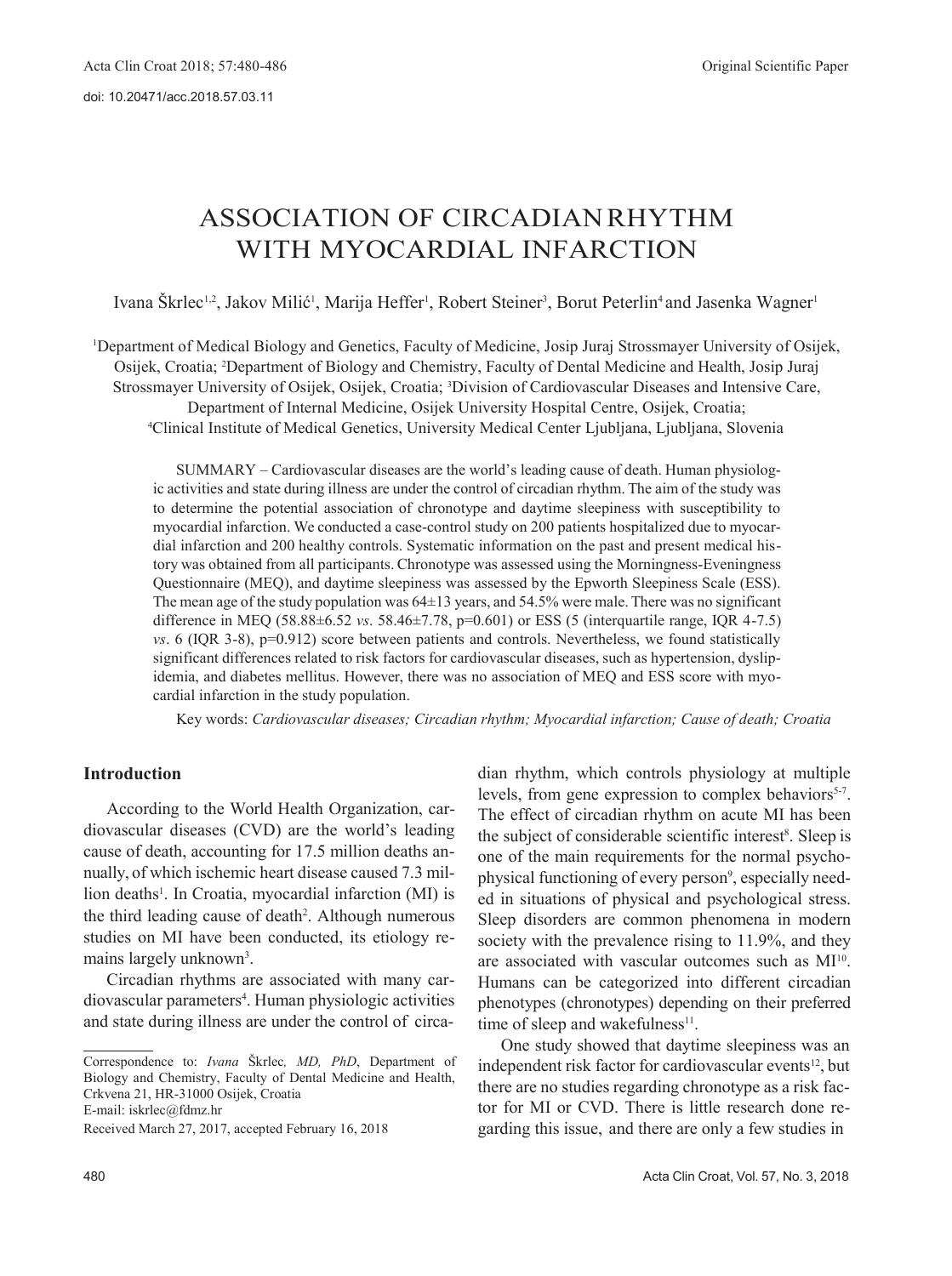the population of MI patients<sup>13,14</sup>. Some cardiovascular risk factors, such as diabetes and hypertension, are associated with chronotype and sleep<sup>13</sup>, while diabetes, smoking, and reinfarction can modify the circadian rhythm15. Circadian clocks are altered in animal models with increased CVD risk, including aging, diet-induced obesity, diabetes, hypertension, simulated shift work, and ischemia<sup>16</sup>. Circadian desynchrony of the body from its environment, either through rotating shift-work schedules or genetic alteration, augments the development of CVD<sup>16</sup>.

Therefore, we hypothesized that MI might be associated with chronotype and daytime sleepiness in humans. To test the hypothesis, we performed a casecontrol study on a population of MI patients in comparison with a control population.

## **Materials and Methods**

### *Participants*

Patients with MI were hospitalized at the Department of Cardiovascular Diseases and Intensive Care, Osijek University Hospital Centre in Osijek, Croatia.

Thygesen *et al*. defined MI by the presence of at least two of the following: typical increase of biochemical marker of myocardial necrosis – cardiac troponin

T (above the 99th percentile), ischemic chest pain symptoms lasting for more than 30 minutes, and electrocardiography (ECG) changes indicative of ischemia (ST-segment elevation or depression). Patients were excluded from this study if they did not meet the above criteria or if they had a percutaneous coronary intervention or coronary artery bypass grafting.

The control group consisted of 200 healthy sexand age-matched participants, whose medical documentation did not show any history of CVD. They were selected by their own primary care physician. We excluded any patient relatives from the control group because, according to large studies, approximately 50% of the chronotype features are estimated to be heritable18,19 .

The study was approved by the Ethics Committee of the Faculty of Medicine, Josip Juraj Strossmayer University of Osijek (No. 2158-61-07-12-21) and by the Ethics Committee of the Osijek University Hospital Centre (No. 25-1:3160-3/2012). The study was conducted according to the Declaration of Helsinki

and its amendments. A written informed consent was obtained from all study participants.

## *Questionnaires*

Systematic information on the past and present medical history was collected fromall participants.The questionnaire included questions on age, education, employment, caffeine consumption, history of smoking, family history of MI, former CVD, hypertension, dyslipidemia, respiratory diseases, diabetes mellitus types 1 and 2, thyroid gland diseases, kidney and liver diseases. Hypertension was defined as a history of hypertension of more than two years requiring initiation of antihypertensive therapy prescribed by primary physicians. Dyslipidemia was defined as having a reported history of elevated fasting concentration of total cholesterol or triglycerides. Diabetes mellitus was defined as reported diabetes or receiving oral hypoglycemic agent treatment or insulin treatment. Positive family history of CVD was defined as evidence of coronary artery disease in first-degree relatives before 60 years of age,such as a history of MI, coronary artery bypass surgery, and angina pectoris. Former CVD was defined as a reported history of angina pectoris, MI, arrhythmia or stroke in the patient group. All given information was checked in the patient medical records.

Chronotype was assessed with the Morningness-Eveningness Questionnaire (MEQ) in the hospital after the patient medical condition had been stabi lized<sup>20,21</sup>. MEQ classifies participants scored between 59 and 86 as morning types, those scored between 42 and 58 as intermediate types, and those scored 16-41 as evening types. The scores were added, and the sum was converted into a three-point MEQ scale.

Daytime sleepiness was assessed using the Epworth Sleepiness Scale (ESS, contact information and permission to use: Mapi Research Trust, Lyon, France)<sup>22,23</sup>. Participants were asked how often would they say they doze off or fall asleep in the following situations: sitting and reading, watching TV, sitting inactive in a public place, as a passenger in a car for an hour without break, lying down to rest in the afternoon, sitting and talking to someone, sitting quietly after lunch without alcohol, and in a car while stopped for a few minutes in the traffic. For each of these eight situations, responses were recorded on a scale of 0 to 3 and coded as follows:  $0 =$  never doze,  $1 =$  slight chance,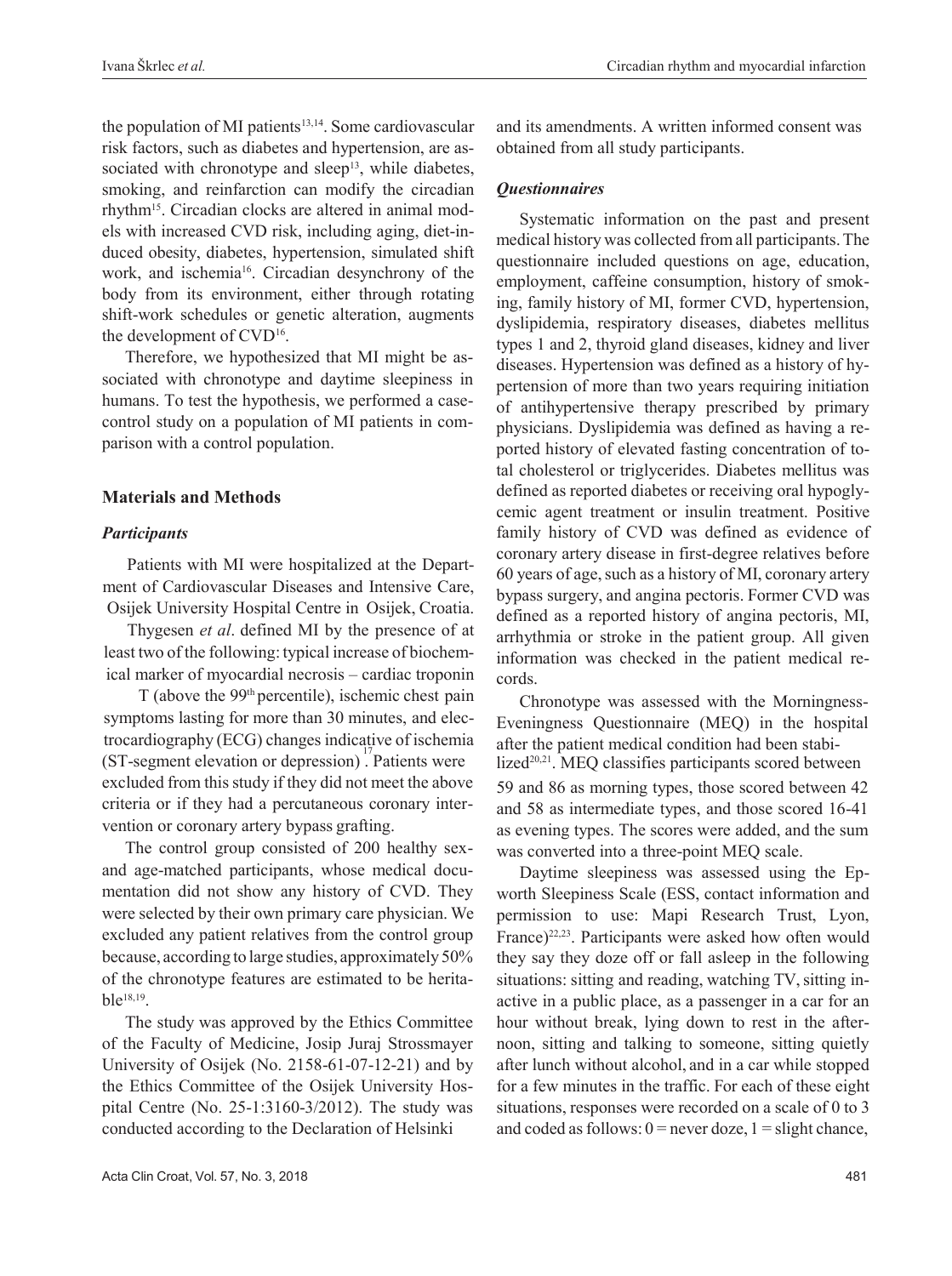| Variable              | Patients       |                 | Controls       |                 |
|-----------------------|----------------|-----------------|----------------|-----------------|
|                       | Male $(n=114)$ | Female $(n=86)$ | Male $(n=104)$ | Female $(n=96)$ |
| Age (yrs), mean (SD)  | 64(12)         | 69(12)          | 62(13)         | 62(13)          |
| Smoking:              | $n(^{0}/_{0})$ | $n$ (%)         | $n(^{0}/_{0})$ | $n(^{0}/_{0})$  |
| non-smoker            | 41(35.9)       | 58 (67.4)       | 70 (67.3)      | 81 (84.4)       |
| smoker                | 25(21.9)       | 16(18.6)        | 26(25)         | 13(13.5)        |
| former smoker         | 48 (42.2)      | 12(13.9)        | 8(7.7)         | 2(2.1)          |
| Education:            |                |                 |                |                 |
| elementary            | 19(16.7)       | 51(59.3)        | 16(15.4)       | 37(38.5)        |
| secondary             | 77(67.5)       | 29(33.8)        | 70(67.3)       | 44 (45.8)       |
| college/university    | 18(15.8)       | 6(6.9)          | 18(17.3)       | 15(15.7)        |
| Work status:          |                |                 |                |                 |
| employed              | 25(21.9)       | 7(8.2)          | 30(28.9)       | 27(28.1)        |
| unemployed            | 11(9.7)        | 12(13.9)        | 7(6.7)         | 6(6.3)          |
| retired               | 78 (68.4)      | 67(77.9)        | 67(64.5)       | 63(65.6)        |
| Caffeine consumption: |                |                 |                |                 |
| yes                   | 99 (86.8)      | 72 (83.7)       | 82 (78.9)      | 67(69.8)        |
| no                    | 15(13.2)       | 14(16.3)        | 22(21.1)       | 29(30.2)        |

*Table 1. Demographic and general characteristics of all study participants according to groups*

Numerical variables are presented as mean (SD), and categorical variables as number (percentage)

 $2 =$  moderate chance, and  $3 =$  high chance. The ESS score for each participant was simply the sum of the results for their eight responses (range 0-24), and the sum was converted into four types of daytime sleepiness.

## *Data analyses*

Data were expressed as absolute frequencies with percentages, means with standard deviations (SD), and medians with interquartile range (IQR), where appropriate. Mann-Whitney U test was used to test differences between disease status and chronotype and daytime sleepiness.The analyses were performed separately for women and men because of the sex difference in cardiovascular morbidity and mortality and the differential self-reporting of sleep habits between women and men supported in previous studies<sup>12</sup>. Risk factors for CVD such as smoking, hypertension and dyslipidemia were compared with the MEQ and ESS scores by Pearson  $\chi^2$ -tests. The level of statistical significance was set at  $p<0.05$ , and all significant values were assessed after Bonferroni correction for the number of independent hypotheses tested. All analyses were performed using Statistica 12 (StatSoft, Inc., version 12, Tulsa, OK, USA) system for Windows.

## **Results**

Demographic and general characteristics of the study sample are summarized in Table 1.

The mean age of the study population was  $64\pm13$ years, and 54.5% were males.

In female patients and controls, a significant difference was found in smoking and age ( $\chi^2$ =103.9, df=76, p=0.018 and  $\chi^2$ =129.8, df=74, respectively; p<0.001), while there was no significant difference in smoking and age in male patients and controls ( $\gamma^2$ =89.9, df=88, p=0.421 and  $\chi^2$ =89.5, df=88; p=0.435). The prevalence of cardiovascular risk factors among study participants is shown in Table 2.

Between-group comparisons revealed that three chronotype groups and three ESS groups were similar according to age and gender. Half (50.5%) of the MI patients were of intermediate chronotype, while only a small part  $(0.5\%)$  was of evening chronotype (Table 3). There was no significant difference between patients and controls in daytime sleepiness (5 (IQR, 4-7.5) *vs*. 6 (IQR, 3-8), Z=0.11; p=0.912) (Table 4). There was no statistically significant difference in the ESS and MEQ scores between genders in patient and control groups.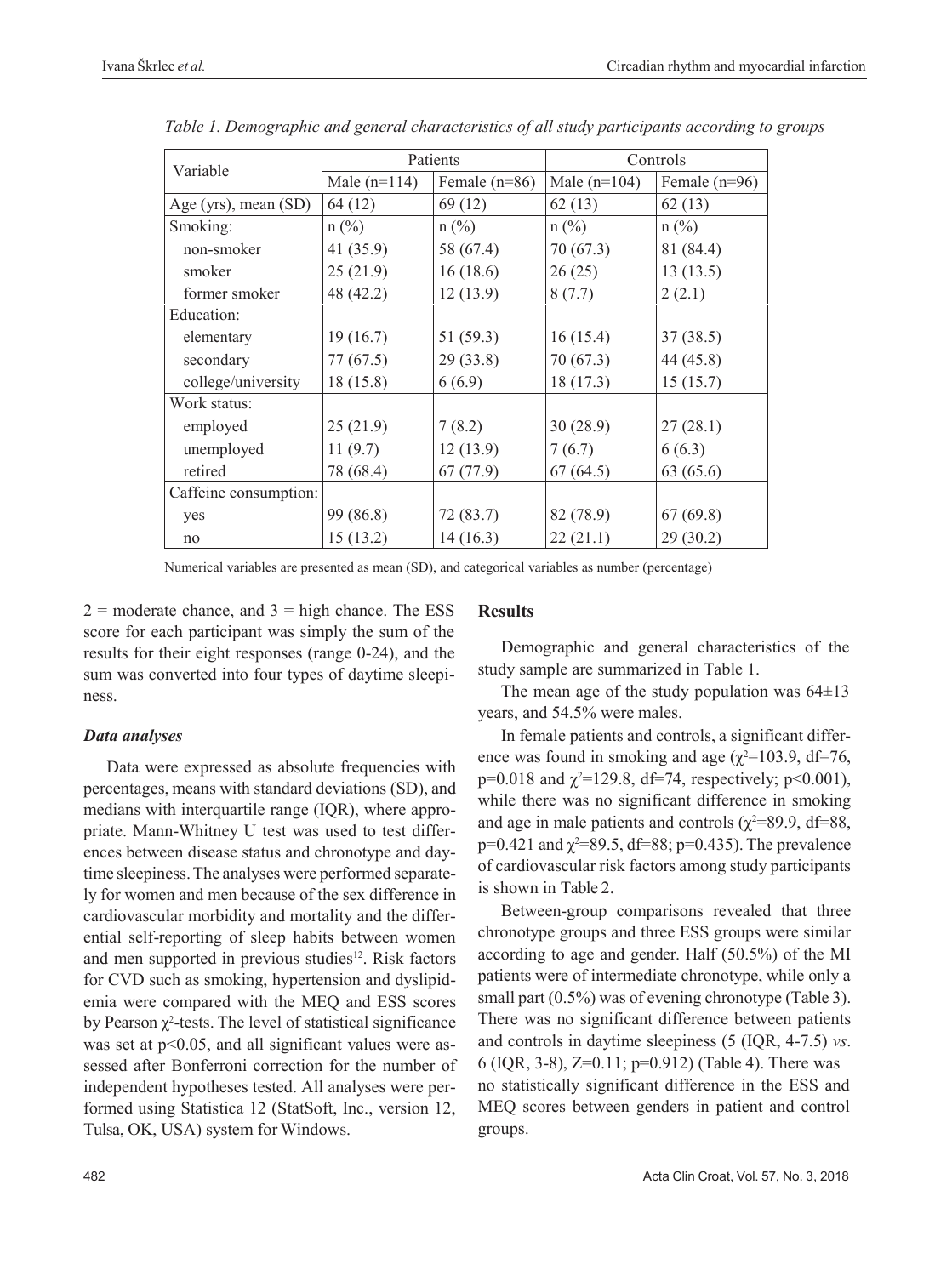|                                             | Patients       |                 | Controls       |                 |         |
|---------------------------------------------|----------------|-----------------|----------------|-----------------|---------|
| Characteristic                              | Male $(n=114)$ | Female $(n=86)$ | Male $(n=104)$ | Female $(n=96)$ | p value |
|                                             | $n$ (%)        | $n(^{0}/_{0})$  | $n$ (%)        | $n$ (%)         |         |
| Hypertension                                | 57(50)         | 50(58.1)        | 27(25.9)       | 32(33.3)        | < 0.001 |
| Dyslipidemia                                | 9(7.9)         | 17(19.8)        | 9(8.7)         | 14(14.6)        | 0.048   |
| Respiratory disease                         | 2(1.8)         | $\theta$        | 3(2.9)         | 5(5.2)          | 0.772   |
| Diabetes mellitus type 1                    | 1(0.9)         | 1(1.2)          | 2(1.9)         |                 | 0.886   |
| Diabetes mellitus type 2                    | 26(22.8)       | 18(20.9)        | $\theta$       |                 | < 0.001 |
| Thyroid gland disease                       | 2(1.8)         | 6(6.9)          | $\theta$       | 6(6.3)          | 0.612   |
| Kidney disease                              | 4(3.5)         | 11(12.8)        | 7(6.7)         | 5(5.2)          | 0.910   |
| Liver disease                               | 1(0.9)         | 9(10.5)         | 4(3.9)         | 5(5.2)          | 0.481   |
| Positive family history of CVD              | 29(25.4)       | 18(20.9)        | 12(11.5)       | 15(15.6)        | 0.754   |
| History of former CVD                       | 82 (71.9)      | 61(70.9)        | 7(6.7)         | 7(7.3)          | 0.221   |
| Myocardial infarction                       | 37(32.5)       | 20(23.3)        | $\theta$       | $\theta$        |         |
| Other (arrhythmia, angina pectoris, stroke) | 45(39.5)       | 41(47.7)        | 7(6.7)         | 7(7.3)          |         |
| None                                        | 32(28.1)       | 25(29.1)        | 97 (93.3)      | 89 (92.7)       |         |

*Table 2. Prevalence of cardiovascular risk factors among study participants*

p values are for MI patients *versus* controls. Family history of cardiovascular disease (CVD) was defined as evidence of coronary artery disease in first-degree relatives before 60 years of age. History of former CVD was defined as reported history of angina pectoris, myocardial infarction, arrhythmia or stroke in patient group; variables are presented as frequency(percentage)

*Table 3. Chronotype distribution among participants*

|                 | Evening type<br>$(\text{score } 16-41)$ | Neither type<br>$(score 42-58)$ | Morning type<br>$(score 59-86)$ | p value* |  |
|-----------------|-----------------------------------------|---------------------------------|---------------------------------|----------|--|
| Patients        | $1(0.5\%)$                              | $101(50.5\%)$                   | 98 (49%)                        |          |  |
| <b>Controls</b> | $2(1\%)$                                | $101(50.5\%)$                   | 97 (48.5%)                      | 0.601    |  |
| p value*        | 0.157                                   | 0.006                           | 0.078                           |          |  |

\*Mann-Whitney U test

*Table 4. Distribution of daytime sleepiness among participants*

|          | Normal sleepiness<br>$\left( \text{score } 0\n-10 \right)$ | Mild sleepiness<br>$\left( \text{score } 11 - 14 \right)$ | Moderate sleepiness<br>$\left( \text{score } 15 - 18 \right)$ | Severe sleepiness<br>$(\text{score } 19-24)$ | p value* |
|----------|------------------------------------------------------------|-----------------------------------------------------------|---------------------------------------------------------------|----------------------------------------------|----------|
| Patients | $182(91\%)$                                                | 18(9%)                                                    |                                                               |                                              | 0.912    |
| Controls | $177(88.5\%)$                                              | $20(10\%)$                                                | $3(1.5\%)$                                                    |                                              |          |
| p value* | 0.510                                                      | 0.795                                                     | -                                                             |                                              |          |

\*Mann-Whitney U test

A significant difference was found in female patients of intermediate chronotype and diabetes mellitus type 2 ( $\chi^2$ =21.60, df=12; p=0.042), as well as in the ESS score of normal sleepiness and age  $(Z=1.99)$ ; p=0.044). The reference range of normal daytime sleepiness score is 0-10. Normal daytime sleepiness had a protective effect on the CVD risk factors in male

patients, such as hypertension (OR, 0.81 (95% CI,  $(0.04-0.37)$ ; p= $(0.012)$ , but not in female patients and control groups.

## **Discussion**

In this case-control study, we found no association of chronotype and daytime sleepiness with MI, but we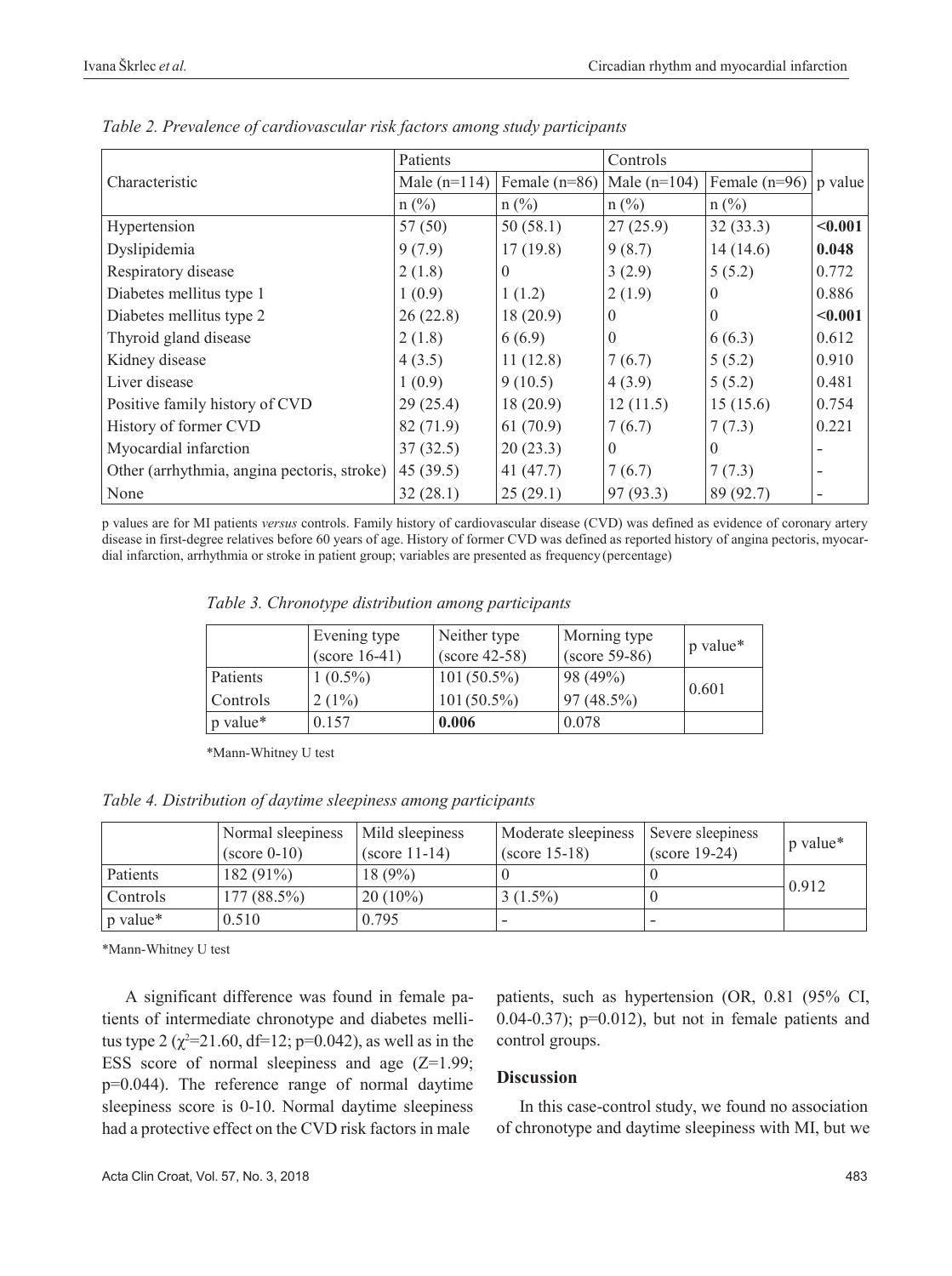did find an association with some cardiovascular risk factors such as hypertension and diabetes mellitus, which might lead to MI.

Many studies suggested gender-related differences in sleep, chronotype, and CVD<sup>12,19,24,25</sup>. We examined gender differences in the ESS and MEQ scores in the two groups, but we found none. This may have been due to the high mean age  $(>= 60)$  of our study population; according to Roenneberg *et al.* and Roenneberg and Merrow<sup>26,27</sup>, after around 50 years of age, genderrelated differences in chronotype and CVD disappear26-28. It is considered that estrogens have a cardioprotective effect, and older adults go to sleep earlier than they used to go while they were younger, so they become earlier chronotype<sup>26-28</sup>.

The ESS score was included to assess daytime sleepiness because sleep is an important modulator of cardiovascular and metabolic function<sup>14</sup>. Ahmed et al.<sup>29</sup> report that the ESS score is a good predictive factor for obstructive sleep apnea, which has a very high incidence in MI patients, so that it might be associated with MI. Our results, with no association of daytime sleepiness with MI, are in concordance with the results of Boden-Albala *et al.*<sup>14</sup> .

Some studies showed an association between diabetes, hypertension, smoking, and reinfarction with chronotype and daytime sleepiness $13,15$ . Our finding of a difference in intermediate chronotype and diabetes mellitus type 2 in female patients is important because of the influence of metabolic syndromes on circadian rhythm and CVD. Diabetes type 2 increases the risk of CVD13,30. Metabolic syndromes, diabetes mellitus type 2, dyslipidemia, and smoking were not associated with ESS score in our study and the study by Whitney *et*   $al^{31}$ , whereas other studies found an association<sup>15,32</sup>. We found no association of evening chronotype with hypertension and diabetes mellitus type 2 in ourstudy, in contrast to the study by Merikanto *et al.*13. Many studies showed that evening chronotype was associated with lower HDL cholesterol levels, metabolic syndrome, and higher stress hormones<sup>13,33-35</sup>. Thus, evening chronotype is associated with metabolic risk factors that predispose to CVD, which is in accordance with our results.

An association of ESS with stroke and vascular events was found in the NOMAS study<sup>14</sup>. Although daytime sleepiness and chronotype for itself are not significant risk factors for MI, ESS and MEQ are associated with risk factors for CVD. Desynchronization of the circadian system may contribute to metabolic syndrome and complications such as dyslipidemia, glucose intolerance, hypertension, diabetes mellitus type 2, and CVD<sup>36</sup>.

A limitation of the study was the use of questionnaires because all answers given by the participants referring to chronotype and daytime sleepiness might be a subjective evaluation of the circadian rhythms. The assessment could be more objective if taken by digital recording sleep duration and quality. Another limitation of the study was its sample size. To obtain sufficient power, larger and multicenter studies are needed. For participants in control groups, there is a risk of developing some cardiovascular events, such as angina pectoris or MI.

We found no evidence for chronotype and daytime sleepiness to be directly associated with MI, while some cardiovascular risk factors such as age, dyslipidemia, diabetes mellitus, and smoking might be associated with MEQ or ESS. It is hard to predict developing MI or some other major cardiovascular events based just on the MEQ or ESS score.

## *Acknowledgments*

This study was conducted at the Department of Medical Biology and Genetics, Faculty of Medicine, Josip Juraj Strossmayer University of Osijek, and was supported by the UNIOS project entitled Variation in Circadian Rhythm Genes in Patients with Myocardial Infarction at the Josip Juraj Strossmayer University of Osijek, Osijek, Croatia (grant no. IZIP-2014-150).

## **References**

- 1. WHO. Global Status Report on Noncommunicable Ciseases 2014. Geneva.2015.
- 2. Hrabak Žerjavić V, Kralj V, Dika Ž, Jelaković B. Epidemiology of hypertension, stroke and myocardial infarction in Croatia. Medix. 2010;16(87/88):102-7.
- 3. Bolooki HM, Askari A. Acute myocardial infarction. In: Carey WD, editors. Current Clinical Medicine. 2<sup>nd</sup> edn. Cleveland, OH: Sounders Elsevier; 2010:65-71.
- 4. Guo YF, Stein PK. Circadian rhythm in the cardiovascular system: chronocardiology. Am Heart J. 2003;145(5):779-86, doi: 10.1016/S0002-8703(02)94797-6
- 5. Partch CL, Green CB, Takahashi JS. Molecular architecture of the mammalian circadian clock. Trends Cell Biol. 2014;24 (2):90-9, doi: 10.1016/j.tcb.2013.07.002
- 6. Roenneberg T, Wirz-Justice A, Merrow M. Life between clocks: daily temporal patterns of human chronotypes. J Biol Rhythms. 2003;18(1):80-90, doi: 10.1177/0748730402239679.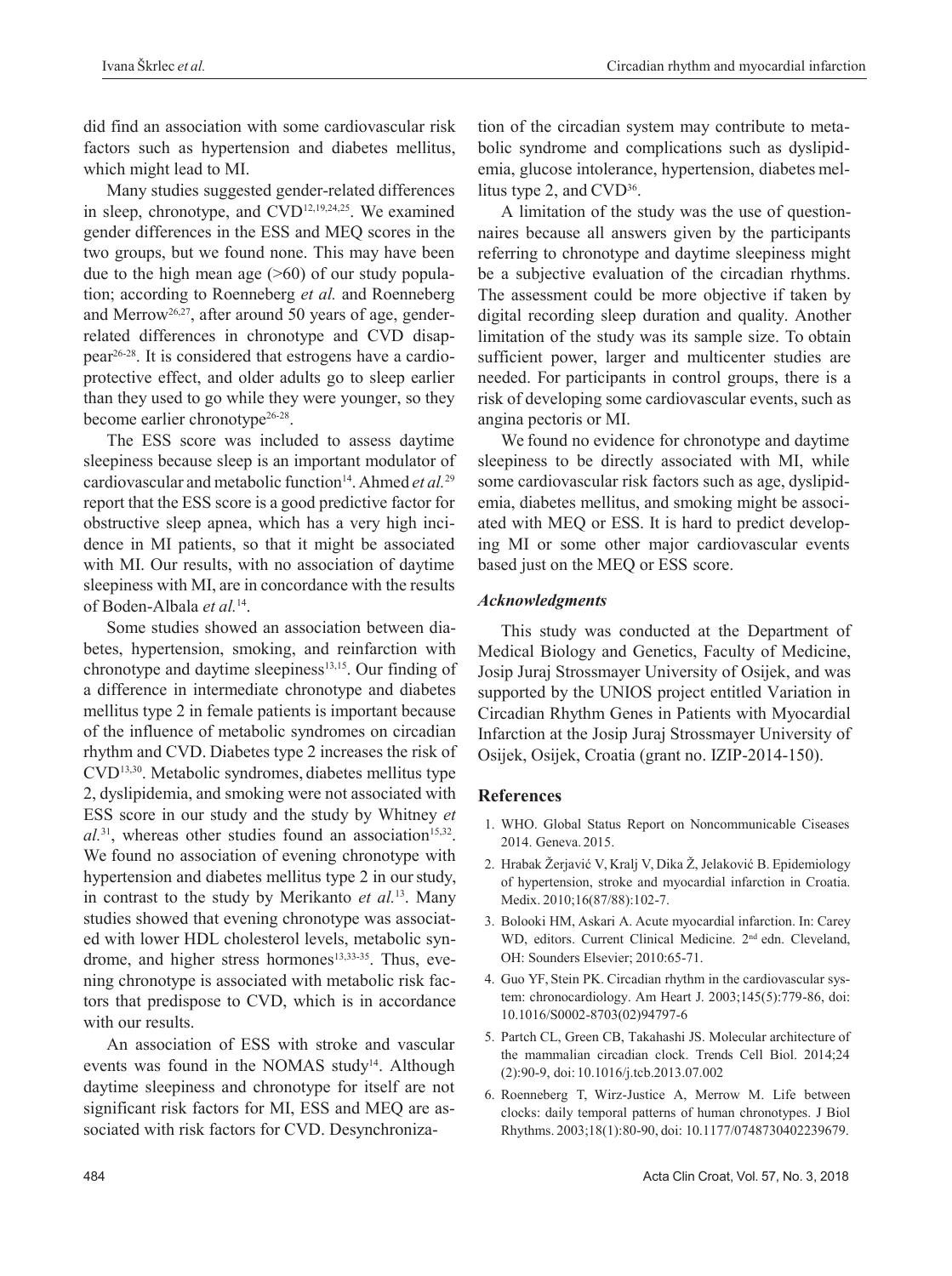- 7. Maemura K, Layne MD, Watanabe M. Molecular mechanisms of morning onset of myocardial infarction. Ann N Y Acad Sci. 2000;947:398-402.
- 8. Holmes DR, Aguirre FV, Aplin R, *et al*.Circadian rhythms in patients with ST-elevation myocardial infarction. Circ Cardiovasc Qual Outcomes. 2010;3(4):382-9, doi: 10.1161/CIR-COUTCOMES.109.913343
- 9. Thomas M, Sing H, Belenky G, *et al*. Neural basis of alertness and cognitive performance impairments during sleepiness. I. Effects of 24 h of sleep deprivation on waking human regional brain activity. J Sleep Res.2000;4(9):335-52.
- 10. Ohayon M, Partinen M. Insomnia and global sleep dissatisfaction in Finland. J Sleep Res.2002;4(11):339-46.
- 11. Lucas S, Pake K, Brandstaetter R, Balanos G. Circadian variations in cardiovascular function in relation to individual chronotype. Proc Physiol Soc.2014;31:PCA130.
- 12. Clark A, Lange T, Hallqvist J, Jennum P, Rod NH. Sleep impairment and prognosis of acute myocardial infarction: a prospective cohort study. Sleep. 2014;37(5):851-8, doi: 10.5665/ sleep.3646
- 13. Merikanto I, Lahti T, Puolijoki H, *et al*. Associations of chronotype and sleep with cardiovascular diseases and type 2 diabetes. Chronobiol Int.2013;30(4):470-7, doi: 10.3109/07420528.2012.741171
- 14. Boden-Albala B, Roberts ET,Bazil C, *et al*. Daytime sleepiness and risk of stroke and vascular disease: findings from the Northern Manhattan Study (NOMAS). Circ Cardiovasc Qual Outcomes. 2012;5(4):500-7,

doi: 10.1161/CIRCOUTCOMES.111.963801

- 15. López Messa JB, Garmendia Leiza JR, Aguilar García MD, Andrés de Llano JM, Alberola López C, Ardura Fernández J. Cardiovascular risk factors in the circadian rhythm of acute myocardial infarction. Rev Esp Cardiol. 2004;57(9):850-8, <http://www.ncbi.nlm.nih.gov/pubmed/15373991>
- 16. Portaluppi F, Tiseo R, Smolensky MH, Hermida RC, Ayala DE, Fabbian F. Circadian rhythms and cardiovascular health. Sleep Med Rev. 2012;16(2):151-66, doi: 10.1016/j.smrv.2011.04.003
- 17. Thygesen K, Alpert JS, Jaffe AS, Simoons ML, Chaitman BR, White HD. Third universal definition of myocardial infarction. Nat Rev Cardiol. 2012;9(11):620-33, doi: 10.1038/nrcardio.2012.122
- 18. Cermakian N, Boivin DB. A molecular perspective of human circadian rhythm disorders. Brain Res Brain Res Rev. 2003; 42(3):204-20, <http://www.ncbi.nlm.nih.gov/pubmed/12791440>
- 19. Goel N, Basner M, Rao H, Dinges DF. Circadian rhythms, sleep deprivation, and human performance. Prog Mol Biol Transl Sci. 2013;119:155-90, doi: 10.1016/B978-0-12-396971-2.00007-5
- 20. Horne JA, Ostberg O. A self-assessment questionnaire to determine morningness-eveningness in human circadian rhythms. Int J Chronobiol. 1976;4(2):97-110,<http://www.ncbi.nlm.nih.gov/> pubmed/1027738
- 21. Horne J, Ostberg O. Individual differences in human circadian rhythms. Biol Psychol. 1977;5(3):179-90.
- 22. Johns MW. A new method for measure daytime sleepiness: the Epworth sleepiness scale. Sleep.1991;14(6):540-5.
- 23. Mapi Research Trust. [http://www.mapi-trust.org/.](http://www.mapi-trust.org/) Accessed January 1, 2012.
- 24. Cappuccio FP, Cooper D, D'Elia L, Strazzullo P, Miller MA. Sleep duration predicts cardiovascular outcomes: a systematic review and meta-analysis of prospective studies. Eur Heart J. 2011;32(12):1484-92, doi: 10.1093/eurheartj/ehr007
- 25. Matura LA. Gender and circadian effects of myocardial infarctions. Clin Nurs Res.2010;19(1):55-70, doi: 10.1177/1054773809354371
- 26. Roenneberg T, Kuehnle T, Juda M, *et al*. Epidemiology of the human circadian clock. Sleep Med Rev. 2007;11(6):429-38, doi: 10.1016/j.smrv.2007.07.005
- 27. Roenneberg T, Merrow M. Entrainment of the human circadian clock. Cold Spring Harb Symp Quant Biol. 2007;72: 293-9, doi: 10.1101/sqb.2007.72.043
- 28. Touitou Y, Bogdan A. Circadian and seasonal variations of physiological and biochemical determinants of acute myocardial infarction. Biol Rhythm Res. 2007;38(3):169-79, doi: 10.1080/09291010600906075
- 29. Ben Ahmed H, Boussaid H, Hamdi I, Longo S, Baccar H, Boujnah MR. [Diagnostic accuracy of Epworth sleepiness scale in the acute phase of myocardial infarction.]. Rev Pneumol Clin. 2014;70(3):142-7, doi: 10.1016/j.pneumo.2014.01.003
- 30. Mornar Jelavić M, Babić Z, Pintarić H, Mišigoj-Duraković M. The role of anthropometry in acute ST-elevation myocardial infarction treated with primary percutaneous coronary intervention. Acta Clin Croat. 2016;55(2):224-32, doi: 10.20471/ acc.2016.55.02.07
- 31. Whitney CW, Enright PL, Newman AB, Bonekat W, Foley D, Quan SF. Correlates of daytime sleepiness in 4578 elderly persons: the Cardiovascular Health Study. Sleep. 1998;21(1): 27- 36, <http://www.ncbi.nlm.nih.gov/pubmed/9485530>
- 32. Knutson KL. Sleep duration and cardiometabolic risk: a review of the epidemiologic evidence. Best Pract Res Clin Endocrinol Metab. 2010;24(5):731-43, doi: 10.1016/j.beem.2010.07.001
- 33. Wong PM, Hasler BP, Kamarck TW, Muldoon MF, Manuck SB. Social jetlag, chronotype, and cardiometabolic risk. J Clin Endocrinol Metab. 2015;100(12):4612-20, doi: 10.1210/jc.2015-2923
- 34. Yu JH, Yun C-H, Ahn JH, *et al*. Evening chronotype is associated with metabolic disorders and body composition in middle-aged adults. J Clin Endocrinol Metab. 2015;100(4): 1494- 502, doi: 10.1210/jc.2014-3754
- 35. Lucassen EA, Zhao X, Rother KI, *et al*. Evening chronotype is associated with changes in eating behavior, more sleep apnea, and increased stress hormones in short sleeping obese individuals. PLoS One.2013;8(3):e56519, doi: 10.1371/journal.pone.0056519
- 36. Gómez-Abellán P, Madrid JA, Ordovás JM, Garaulet M. Chronobiological aspects of obesity and metabolic syndrome. Endocrinol Nutr. 2012;59(1):50-61, doi: 10.1016/j.endoen.2011.08.002